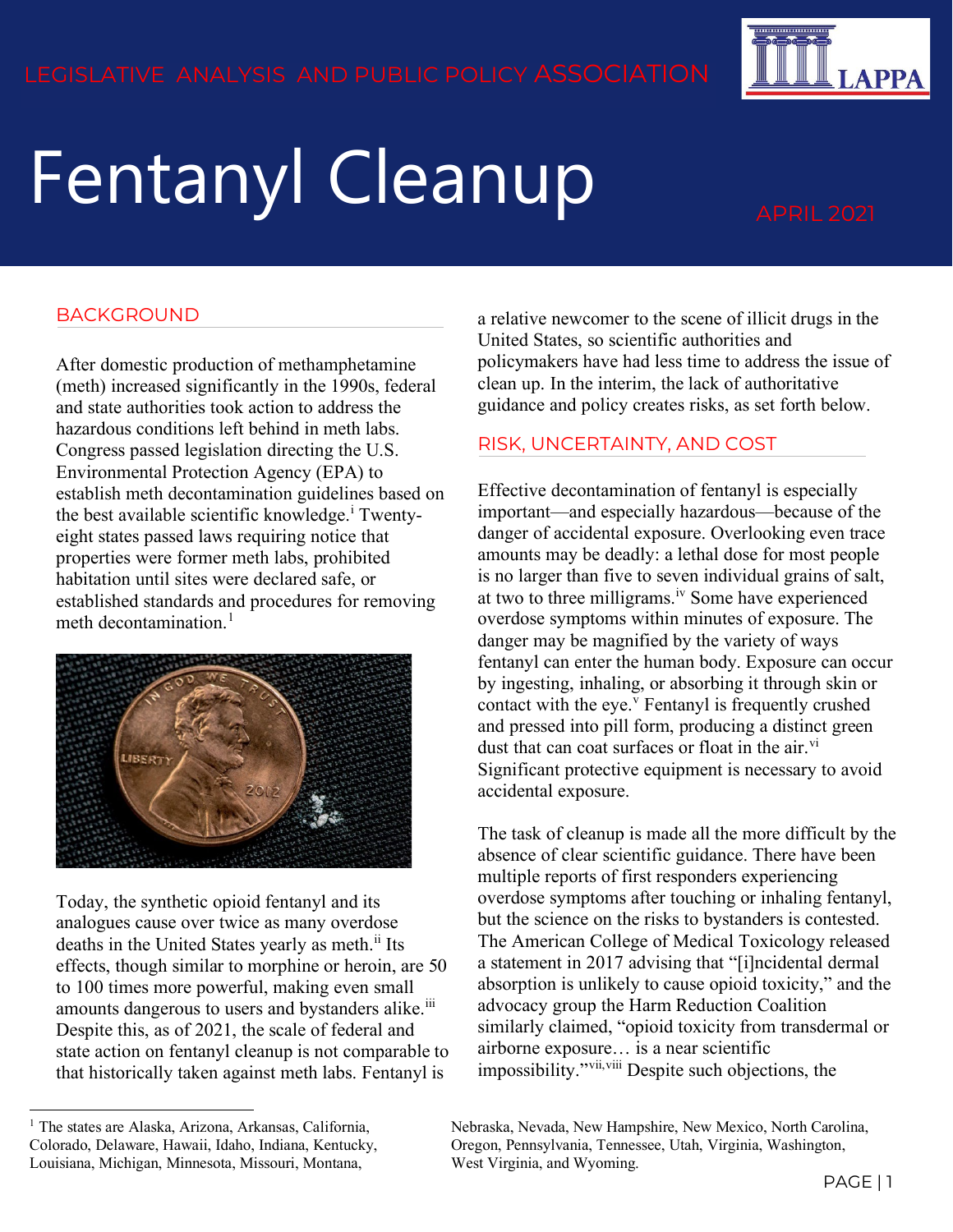Centers for Disease Control and Prevention (CDC), U.S. Drug Enforcement Administration (DEA), and EPA all advise the use of gloves and breathing protection, stressing that, although incidental touch may not lead to toxic effects if the fentanyl is removed quickly, inhalation or prolonged skin contact can indeed prove toxic.<sup>[ix](#page-3-8),[x,](#page-3-9)[xi](#page-3-10)</sup>



Even when all bystanders are sufficiently protected from fentanyl, the primary task of removing the contamination from a property remains. The procedures for this are also subject to continuing analysis. The most common approach is the "collection and physical removal of fentanyl powder from surfaces," which is most straightforward but risks leaving fentanyl behind in areas difficult to access and creates a "waste stream" that contains fentanyl.<sup>[xii](#page-3-11)</sup> EPA researchers believe that the use of chemical treatments would be more thorough and would reduce fentanyl's toxicity, but tests are ongoing. Private decontamination companies have introduced and experimented with several chemical products in recent years, with active ingredients including peracetic acid, hydrogen peroxide, percarbonate, or hypochlorite, but these are not yet officially sanctioned by the EPA.<sup>[xiii](#page-3-12)</sup> Additional research is being conducted on decontaminating porous materials, the use of fumigation in complex contamination scenarios, and using wipes wetted with different solvents as a sampling and analysis method for fentanyl sites.<sup>[xiv](#page-3-13)</sup>

In addition to the danger and uncertainties of fentanyl cleanup—or perhaps because of them—the process is further complicated by the matter of cost. After a ripped bag spilled fentanyl into the trunk of a rental car in St. Louis, Missouri, the rental company contacted a decontamination company, only to learn that a midrange fentanyl cleanup job could cost \$30,000.<sup>[xv](#page-3-14)</sup> Because there were no cleanup requirements set by law, the rental car

company was able to decide to clean the car itself and "hope no customers would be exposed."<sup>[xvi](#page-3-15)</sup> Insurance" policies generally do not cover criminal acts, leaving property owners with the perverse incentive of doing as little cleanup as possible, to minimize their own costs.<sup>[xvii](#page-3-16)</sup> The price tag may be smaller, but lethal amounts of fentanyl may be left behind.

The car rental's price quote was not unusual: jobs can cost \$400 per hour, with totals often reaching \$30,000 to \$50,000.<sup>xv[i](#page-3-17)ii</sup> Many factors increase these costs. Workers need heavy personal protective equipment (PPE)—respirators, hoods, gloves, boots, etc.—for their own safety.<sup>[xix](#page-3-18)</sup> The work is slow, and the heat from wearing hazmat suits means breaks are necessary every 20 minutes.<sup>[xx](#page-3-19)</sup> High efficiency particulate air (HEPA) vacuums are used to remove the tiniest particles from the scene, after which the \$1,200 machines must be incinerated.<sup>[xxi](#page-3-20)</sup> Special chemical disinfectants are applied, aiming to further neutralize any remaining fentanyl traces left behind.<sup>[xxii](#page-3-21)</sup>

Despite these compounding challenges, decontamination is possible. The common cleanup steps described above are not mandated by any health or environmental government authority. Private companies nationwide, many branching out from meth lab cleanup, have established their expertise through a combination of experience with similar decontamination, available health and science guidance, and cautious trial and error. The industry is booming, with one New England company nearly tripling its employees and offices in just tw[o](#page-3-22) and onehalf years to keep pace with the demand.<sup>xxiii</sup> Rather than competing with other companies to best *meet* government requirements, these companies are effectively competing to *set* them. Several companies offer chemical agents to neutralize fentanyl on surfaces, and the race is on to see which ones will receive the EPA's stamp of approval. $x$ xiv

### CURRENT GUIDANCE AND LAW

Although government health and drug control authorities have not produced safety and cleanup guidance for fentanyl that is as comprehensive as that for methamphetamine, they have not been silent. The EPA released a Fact Sheet for on-scene coordinators in 2018 that may be the best single source on encountering and removing fentanyl, though the CDC and DEA have released similarly helpful guides for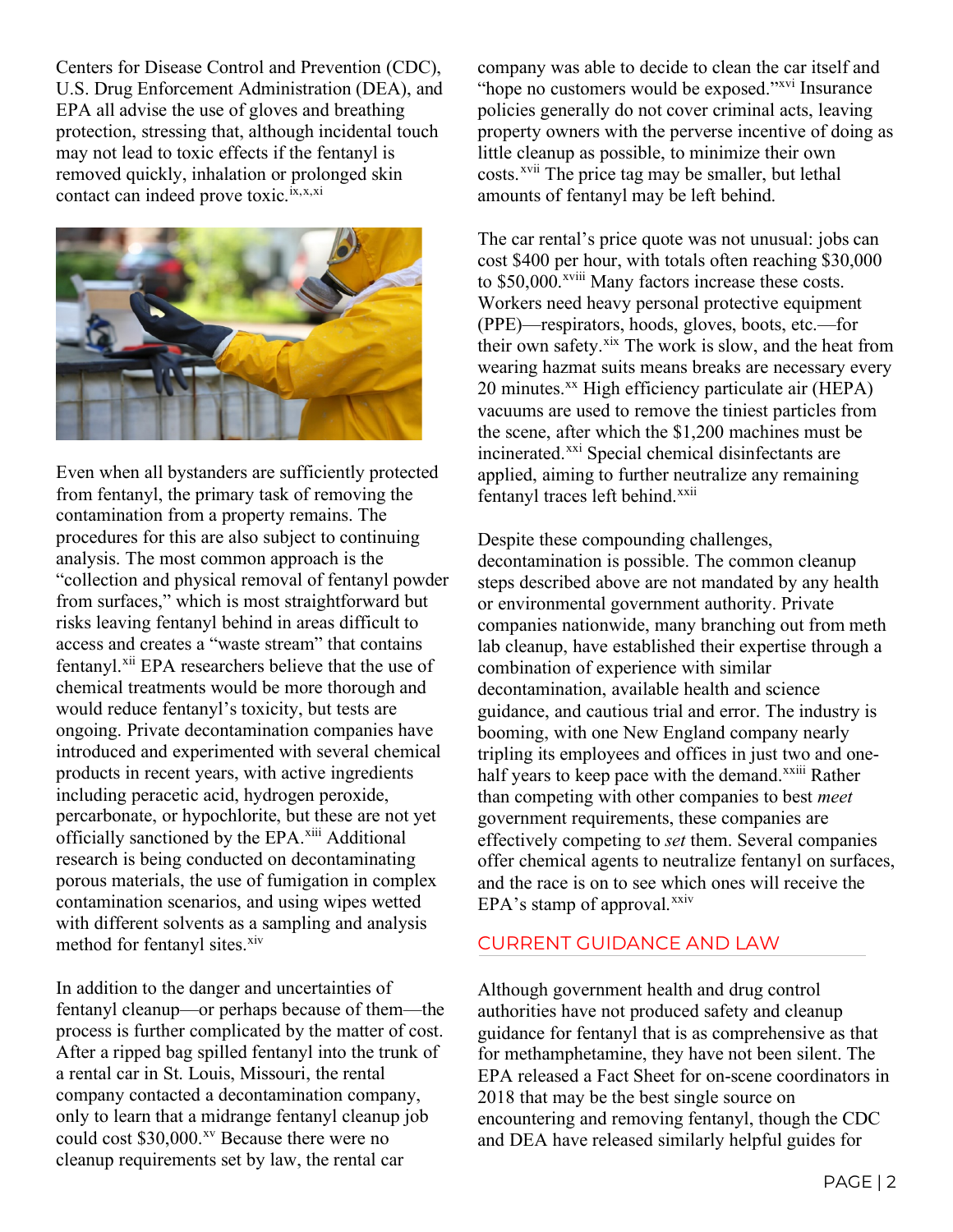first responders.<sup>[xxv](#page-3-24)</sup> The most developed guidance focuses on how best to protect those who are likely to come into direct contact with fentanyl.

In the absence of inhalation, dermal, or ocular exposure guidelines from the Occupational Safety and Health Administration or the National Institute of Occupational Safety and Health, the EPA Fact Sheet includes provisional advisory levels and industry occupation exposure limits for fentanyl, broken down by the avenue of exposure and the length of time exposed. If accidental exposure occurs, action and treatment steps are listed based on the avenue of exposure and severity of symptoms. To minimize exposure, four levels of PPE recommendations are included. At minimum, when the contaminant is identified as fentanyl and present in amounts below the exposure guidelines, responders are advised to wear nitrile gloves, coveralls, and chemical-resistant footwear, with taped wrists and ankles to prevent skin contact. With increasing levels of severity or uncertainty, the EPA advises increasingly elaborate PPE, up to "Level A" protection with Totally-Encapsulating Chemical Protective (TECP) suits and self-contained breathing apparatus.<sup>[2](#page-2-0)</sup>

The EPA does not have exhaustive guidance on testing and decontamination, but it explains which methods have proven effective, even if further testing is ongoing. The EPA Fact Sheet identifies appropriate field testing kits, sampling methods, analysis methods, and decontamination strategies for removal of solids, surface decontamination, and aqueous solutions. The decontamination strategy section references several chemical agents used to neutralize fentanyl, though it notes that they have not been sufficiently tested for decontaminating surfaces. The EPA Fact Sheet concludes with recommendations on decontaminating personnel after responding to a cleanup site and disposal of waste generated in the cleanup process.

At the state and federal levels, lawmakers and regulatory agencies have done little to establish binding fentanyl cleanup requirements or procedures. There is no equivalent to the 2007

federal Methamphetamine Remediation Research Act that directs the EPA to establish guidelines for meth lab cleanup.



At the state level, 22 states and the District of Columbia do not have any laws or regulations on cleaning up drug sites

(shown on the map in red). Ten states (orange) have statutes designed to clean up meth labs, but they explicitly authorize cleanup standards, property use restrictions, or cleanup liability for meth labs alone, and cannot be applied to fentanyl contamination. Another sixteen states (blue) have similar statutes that were designed for cleaning up meth labs (or occasionally LSD, MDMA, or PCP) but are phrased using sufficiently general language that they describe cleanup of any controlled substance. Despite this legislative authorization, none of these states' health departments or other relevant authorities have promulgated regulations for fentanyl cleanup.

Only two states (green), California and Wyoming, have addressed fentanyl by name in statute or regulation. However, even these steps are small: California has only established a maximum fentanyl detection level, and Wyoming has not established any regulations for fentanyl despite its explicit mention.

### **CONCLUSION**

In response to a surge in methamphetamine production, federal and state authorities took action to protect the public and first responders from the lingering contaminants at former meth labs. Today, fentanyl and its analogs pose an even larger threat to public health. Scientific studies of fentanyl and the best methods for decontamination, though incomplete, have been fruitful. Nonetheless, as of 2021, there is a policy vacuum. Until scientific guidance is further developed more states take action to regulate the cleanup of fentanyl sites, the health and safety dangers posed by fentanyl contamination will remain.

wearer's gloves and boots." *Personal Protective Equipment Test Methods*. Occupational Safety and Health Administration. [https://www.osha.gov/laws](https://www.osha.gov/laws-regs/regulations/standardnumber/1926/1926.65AppA)[regs/regulations/standardnumber/1926/1926.65AppA.](https://www.osha.gov/laws-regs/regulations/standardnumber/1926/1926.65AppA)

<span id="page-2-0"></span><sup>&</sup>lt;sup>2</sup> A TECP suit is "a full body garment...constructed of protective clothing materials" that "covers the wearer's torso, head, arms, legs and respirator" and "completely encloses the wearer and respirator by itself or in combination with the